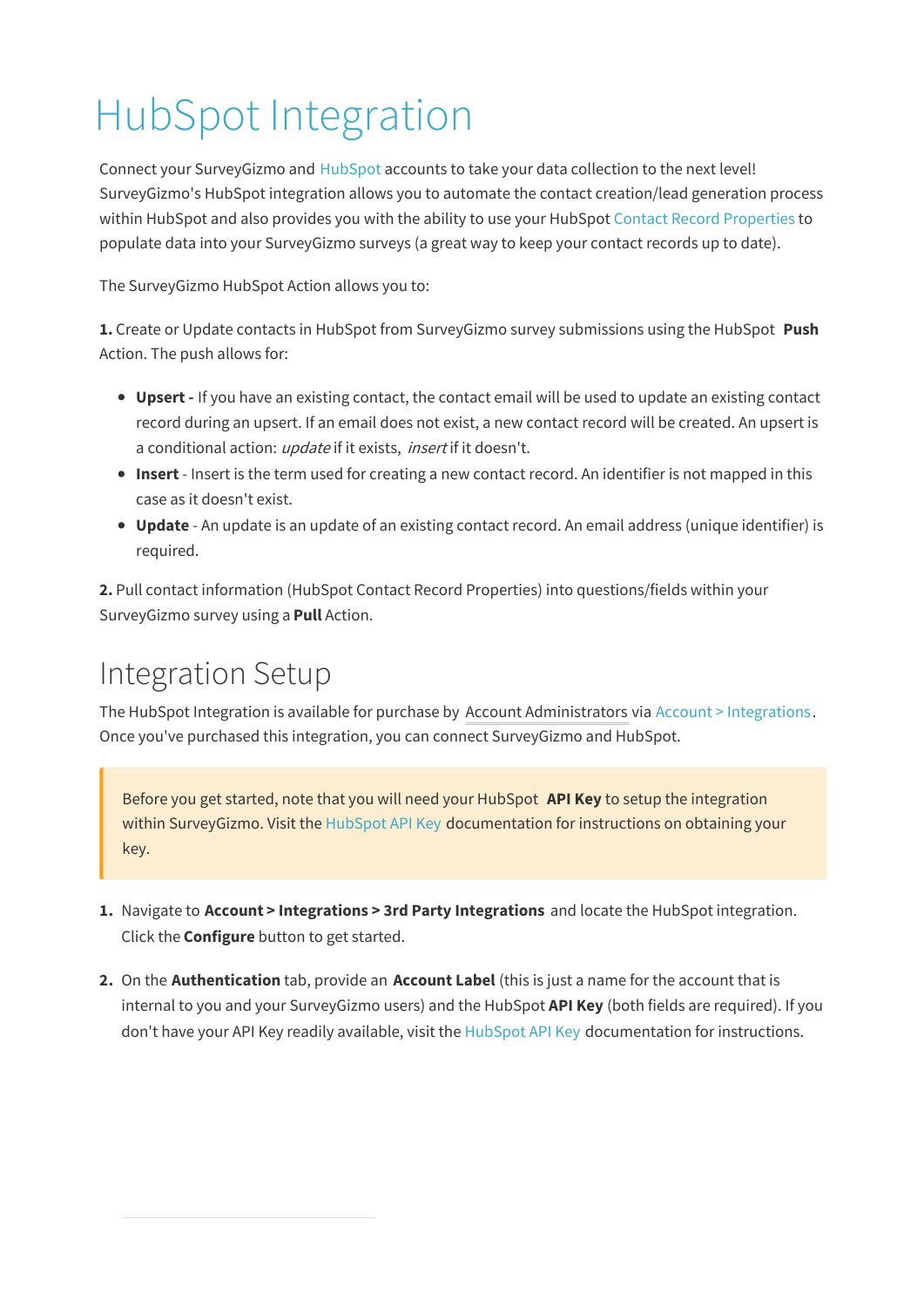| Authentication<br>Settings<br>* Account Label<br>HubSpot Integration<br>Account Label is only used to identify this account within SurveyGizmo |
|------------------------------------------------------------------------------------------------------------------------------------------------|
|                                                                                                                                                |
|                                                                                                                                                |
|                                                                                                                                                |
|                                                                                                                                                |
|                                                                                                                                                |
| Credentials                                                                                                                                    |
| * API Key                                                                                                                                      |
|                                                                                                                                                |

**3.** Once you are finished setting up your integration click **Save**. You can now add the **HubSpot Action** to your surveys to push/pull contact data.

# HubSpot (Push) Action

SurveyGizmo's HubSpot Action (push method) allows you to automate the contact creation/lead generation process. Use your SurveyGizmo survey to collect contact details, which can then be synced with your HubSpot account Contact Record Properties. You can also use the push method to update existing records.

#### **HubSpot Push Setup**

Your push action must be on a page follows any survey questions that you will be sending to HubSpot. We recommend placing the push action on your survey's Thank You page.

- **1.** Click the **Action** link on the page where you wish to place your action and locate the **HubSpot** action within the **Integrations** section. Click the **+Add** button.
- **2.** Provide an **Integration Title** for your action (This is a title that is internal to you and your fellow SurveyGizmo users; it should represent the purpose of the action.)
- **3. Select a HubSpot Integration** using the provided dropdown menu. Your integration will be identified by the account label that you provided on the **Integrations** page when connecting your accounts.
- **4.** Using the **Select an Object** dropdown menu, choose the object-type that you will be pushing to. Currently, the **contact** object is the only available object-type.

| Integration Title             |                        |  |
|-------------------------------|------------------------|--|
| HubSpot Create/Update Contact |                        |  |
| Select a HubSpot Integration  | -- Select an Object -- |  |
| HubSpot Integration           | √ contact              |  |

**5.** For the purpose of the push action, select **Push Data to HubSpot** under the **Method** section. Select the type of *push* that you want to execute: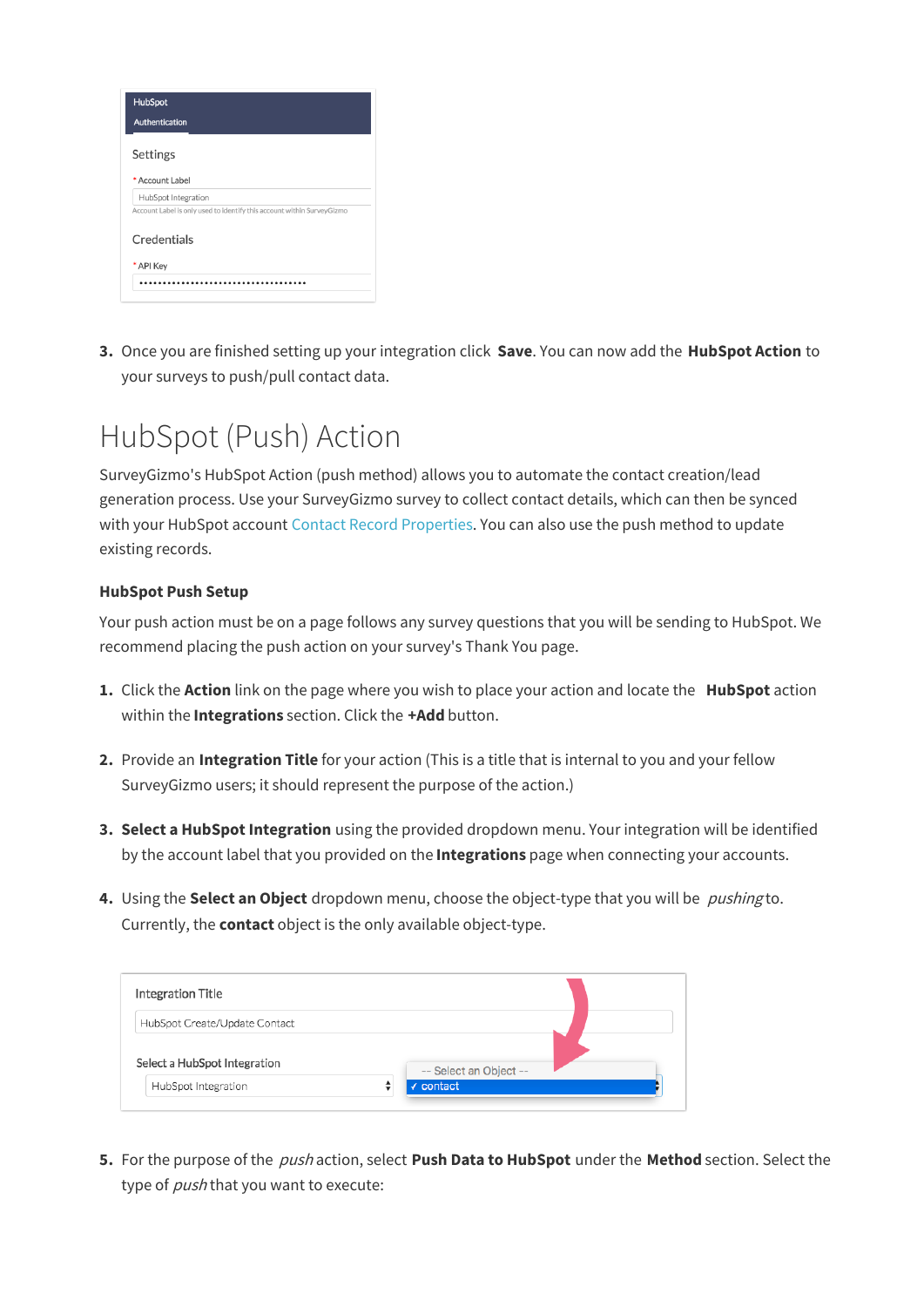- **Upsert -** If the provided email address exists in HubSpot, the survey response will be used to update an existing contact record with that email during an upsert. If an email address doesn't exist, a new contact record will be created with the provided email address.
- **Insert -** Insert is the term used for creating a new contact record. An email address is required to insert/create <sup>a</sup> new contact in HubSpot.
- **Update -** An update is just that, an update of an existing contact record. As such, an email address (unique identifier) is required to reference the contact record that should be updated.

| HubSpot Integration    | ÷<br>contact  |  |
|------------------------|---------------|--|
| Method                 |               |  |
| Pull Data from HubSpot | Push data via |  |
|                        |               |  |
|                        | √ Upsert      |  |
| Push Data to HubSpot   | Insert        |  |

- **6.** The next step requires identifying the survey question/field where the respondent's email address will be stored:
	- <sup>o</sup> An *email address is required* to create or update an existing contact record in HubSpot. This email address must be passed into or collected on the survey and stored in either a question or Hidden Value Action.
	- Use the dropdown under **Question containing the HubSpot Contact Email** to select the survey question/field that captures the respondent's email.

| Pull Data from HubSpot                        | Push data via |  |
|-----------------------------------------------|---------------|--|
| <b>O</b> Push Data to HubSpot                 | Upsert        |  |
|                                               |               |  |
| Question containing the HubSpot Contact Email |               |  |
|                                               |               |  |

 $\circ$  In the event that you need to pass in the email address as a url variable or reference it via a merge code, select the **Static Value (Merge Codes, etc.)** option. You will see an additional field and can input a static value or use the merge code helper to reference the email address:

| Question containing the HubSpot Contact Email |  |
|-----------------------------------------------|--|
| Static Value (Merge Codes, etc.)              |  |
| [url("email")]                                |  |
| <b>Select a Merge Code</b>                    |  |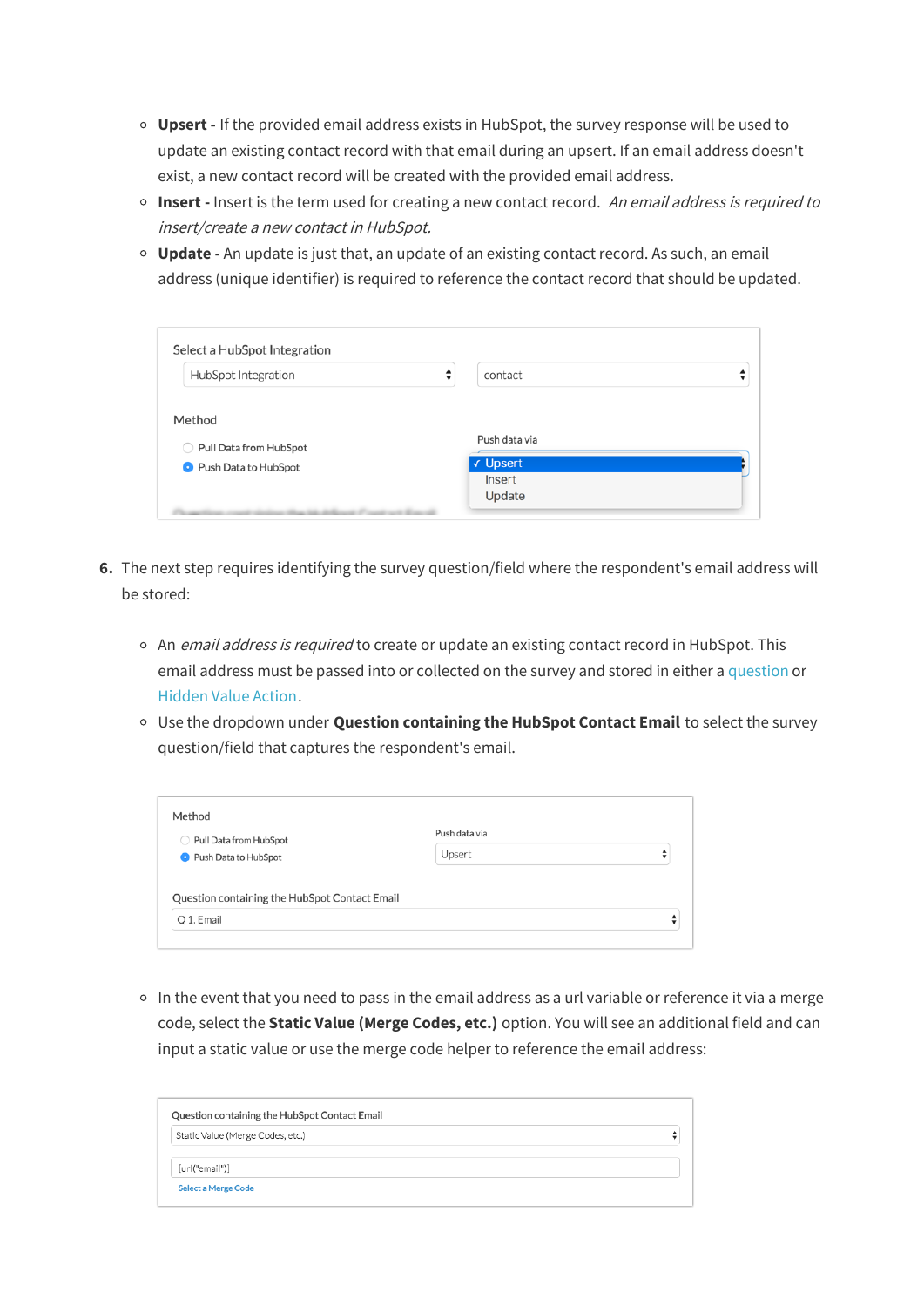- **7.** Once you have determined the type of Push that you want to execute, it's time to **Map Fields**. Within the Map Fields section (click here for an important note about field-mapping):
	- In the *left-hand column*, select the SurveyGizmo question/field from which you want to send data.
	- <sup>o</sup> In the *right-hand column*, select the corresponding HubSpot Contact Record Property, that you want to send the question data to.
	- Use the **Default Value** field to pass information to HubSpot in the event that the SurveyGizmo filed is left blank.
	- Use the **Add another mapping** link to add more field pairs as needed.

| ◯ Pull Data from HubSpot      |        |               |            | Push data via |   |               |                   |
|-------------------------------|--------|---------------|------------|---------------|---|---------------|-------------------|
| <b>O</b> Push Data to HubSpot |        |               |            | Insert        |   |               | ▲<br>$\mathbf{v}$ |
| Map Fields                    |        |               |            |               |   |               |                   |
| SurveyGizmo                   |        |               | HubSpot    |               |   | Default Value |                   |
| Q 1. Email                    | ÷      | $\rightarrow$ | Email      |               | ÷ |               |                   |
| Q 2. Job Title                | $\div$ | →             | Job Title  |               | ⇡ |               | $\pmb{\times}$    |
| Q 3. First Name               | ÷      | $\rightarrow$ | First Name |               | ÷ |               | $\mathbf x$       |
| Q 4. Last Name                | $\div$ | ᅳ             | Last Name  |               | ÷ |               | $\pmb{\times}$    |

**8.** Once you have finished your field-mapping, navigate to the Logic tab if you need to apply any conditions for triggering your HubSpot Push. Make sure to **Save Action** when finished.

### Example - Create a New Lead

### HubSpot (Pull) Action

SurveyGizmo's HubSpot Pull Action provides you with the ability to use your Contact Record Properties within your SurveyGizmo surveys. This can be combined with a *push* action to help you keep you contact information up to date.

#### **HubSpot Pull Setup**

When pulling contact data from HubSpot into SurveyGizmo, the survey will need to be able to *identify* the contact whose information should be pulled in. This is done by referencing the contact's email address.

The pull action should be added before any fields that it will be populating. Keep in mind that the respondent's email address will need to be referenced in order to pull in any associated information. Refer to our example workflow below for one potential scenario.

**1.** On the page where you want to place your action, click the **Action** link and locate the **HubSpot** action within the **Integrations** section. Click the **+Add** button.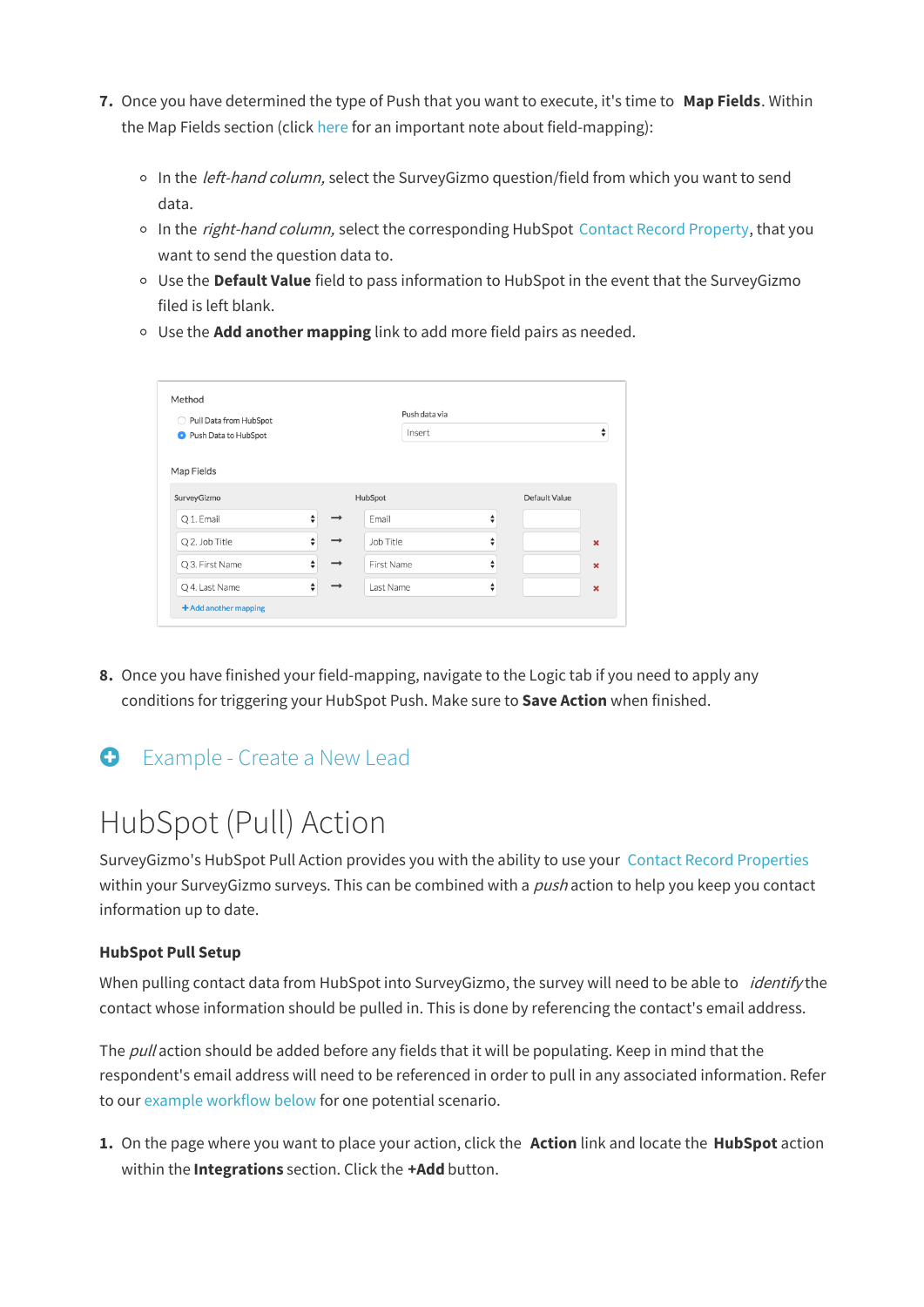| Webhook                             | (Previously HTTP Connect) Communicate with external webpages via an HTTP<br>POST or HTTP GET standard, send data via these methods and receive data<br>through a special display method, all behind the scenes! | $+$ Add |
|-------------------------------------|-----------------------------------------------------------------------------------------------------------------------------------------------------------------------------------------------------------------|---------|
| <b>LMS/LRS Connect</b>              | Send an automated HTTP POST to an LRS (Advanced)                                                                                                                                                                | $+$ Add |
| <b>SF Marketing</b><br>Cloud - Pull | Pull records from Salesforce Marketing Cloud into your survey<br>This Action cannot be added to the last page of the survey                                                                                     | $+Add$  |
| <b>SF Marketing</b><br>Cloud - Push | Push records to Salesforce Marketing Cloud                                                                                                                                                                      | $+$ Add |
| Salesforce                          | Retrieve, update, or add records in Salesforce Learn more                                                                                                                                                       | Add     |
| Social Media                        | Allow respondents to share your survey on Twitter or Facebook                                                                                                                                                   | $+$ Add |
| HubSpot                             | Push and Pull Contact data to and from HubSpot                                                                                                                                                                  | $+$ Add |

**2.** Provide a **Integration Title** for your action (this is an internal title) and **Select a HubSpot Integration** using the provided dropdown menu. Your integration will be identified by the account label that you provided on the **Integrations** page.



- **3.** Using the **Select an Object** dropdown menu, choose the object-type that you will be pulling from. Currently, the **contact** object is the only available object-type.
- **4.** For the purpose of the pull action, select **Pull Data from HubSpot** under the **Method** section.

| HubSpot Integration    | ÷<br>contact |  |
|------------------------|--------------|--|
|                        |              |  |
|                        |              |  |
| Method                 |              |  |
|                        |              |  |
| Pull Data from HubSpot |              |  |
|                        |              |  |

**5.** An email address is required to reference an existing contact record in HubSpot.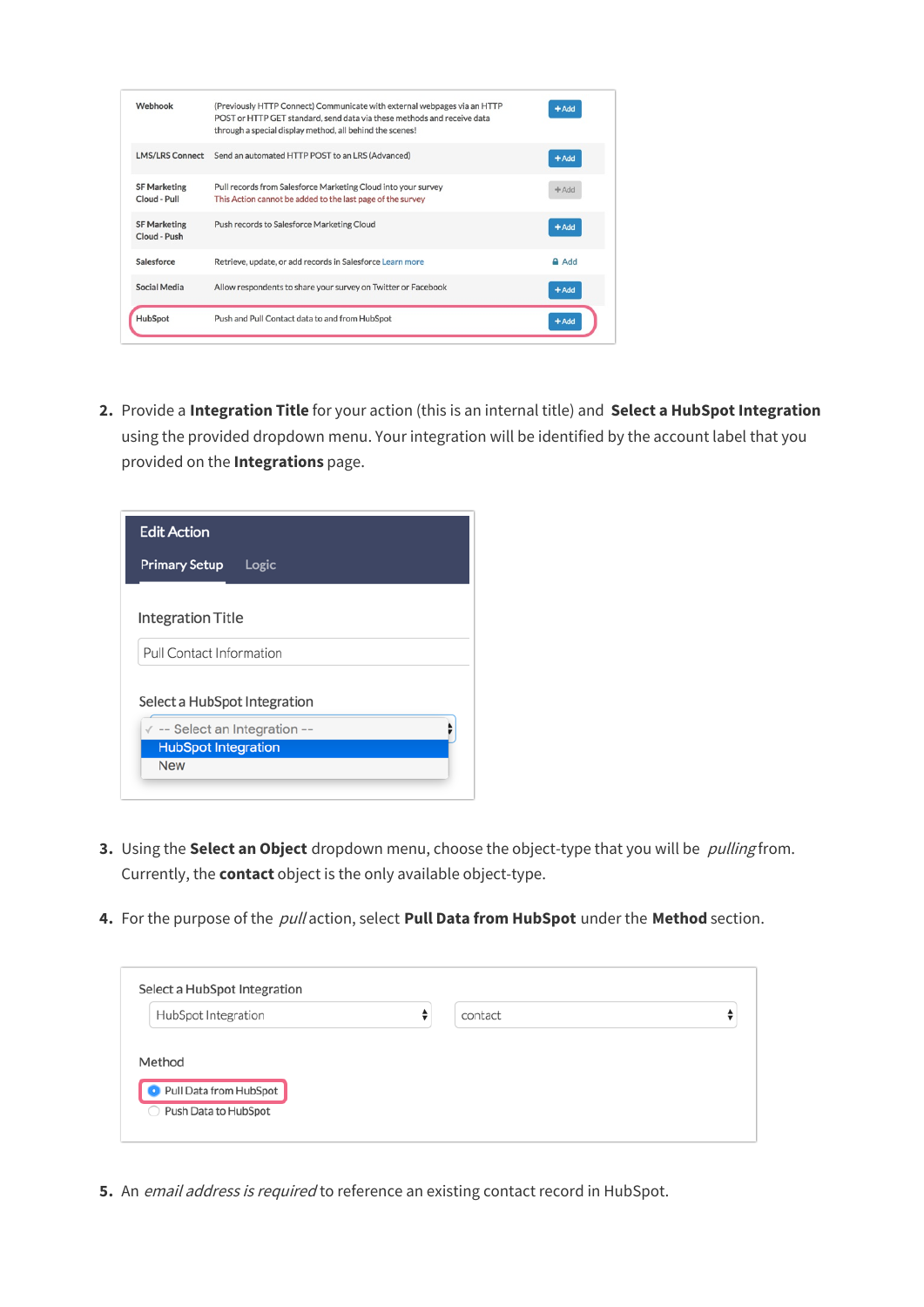- $\circ$  This email address must be passed into or collected on the survey and stored in either a question or Hidden Value Action.
- Use the dropdown under **Question containing the HubSpot Contact Email** to select the survey question/field that captures the respondent's email. This field must be on a page that precedes the pull action you are setting up.
- o In the event that you need to pass in the email address as a url variable or reference it via a merge code, select the **Static Value (Merge Codes, etc.)** option. You will see an additional field and can input a static value or use the merge code helper to reference the email address:

| Static Value (Merge Codes, etc.) |  |
|----------------------------------|--|
|                                  |  |
| [url("email")]                   |  |

- **6.** Once you have identified the question/field that collect the respondent email, it's time to **Map Fields**. Within the Map Fields section (click here for an important note about field-mapping):
	- o In the *left-hand column*, select the SurveyGizmo question/field that you want to feed data into.
	- o In the right-hand column, select the corresponding HubSpot Contact Record Property, from which you want to pass data.
	- Use the **Default Value** field to pass a default value into SurveyGizmo in the event that the field is blank for that record in HubSpot.
	- Use the **Add another mapping** link to add more field pairs as needed.

| Pull Data from HubSpot                        |   |            |   |               |                           |
|-----------------------------------------------|---|------------|---|---------------|---------------------------|
| Push Data to HubSpot<br>∩                     |   |            |   |               |                           |
|                                               |   |            |   |               |                           |
| Question containing the HubSpot Contact Email |   |            |   |               |                           |
| capture email                                 |   |            |   |               |                           |
|                                               |   |            |   |               |                           |
|                                               |   |            |   |               |                           |
| Map Fields                                    |   |            |   |               |                           |
| SurveyGizmo                                   |   | HubSpot    |   | Default Value |                           |
| Q 1. Email Address                            | ♦ | Email      | ♦ |               |                           |
| Q 2. First Name                               | ♦ | First Name | ♦ |               | $\boldsymbol{\mathsf{x}}$ |
| Q 3. Last Name                                | ♦ | Last Name  | ♦ |               | ×                         |
| Q 4. Job Title                                | ♦ | Job Title  | ♦ |               | $\boldsymbol{\mathsf{x}}$ |

**7.** Once you have finished your field-mapping, navigate to the Logic tab if you need to apply any conditions for triggering your HubSpot Pull. Make sure to **Save Action** when finished.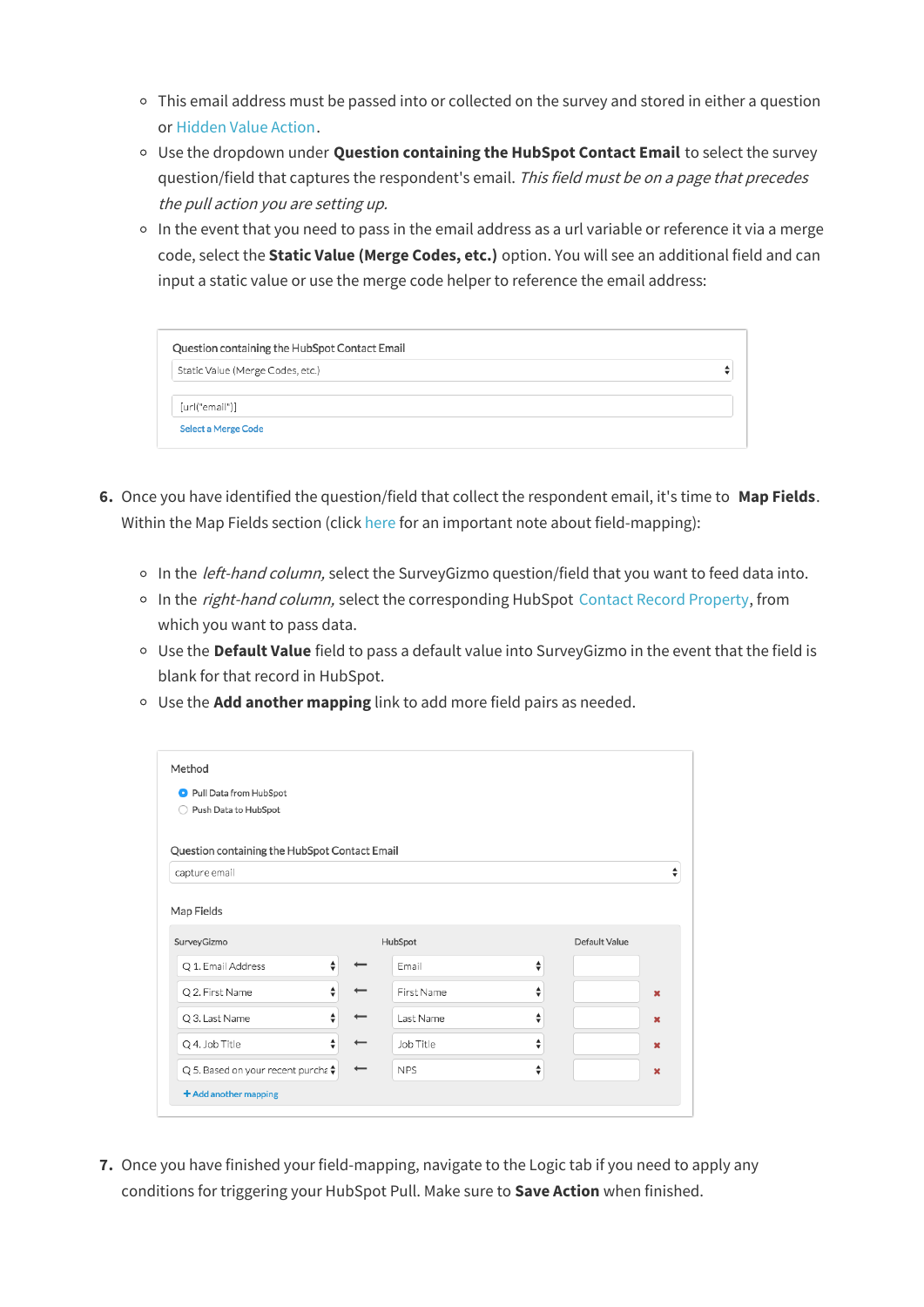### Example - Pull Data From HubSpot into SurveyGizmo

### Mapping Fields

When mapping SurveyGizmo Questions to HubSpot Properties, it is critical that the SurveyGizmo Reporting Values are identical to the HubSpot Property Internal Values.

For the sake of example, in our SurveyGizmo survey we have a Radio Button question titled Lead Status. Our answers options and reporting values are configured as follows:

| $\frac{1}{2}$<br>Radio Buttons    |                                                          |
|-----------------------------------|----------------------------------------------------------|
| What question do you want to ask? | $\Box$ Require this question                             |
| Lead Status                       |                                                          |
|                                   |                                                          |
| Multiple Choice Options           | Common Answer Library<br><b>Advanced Option Settings</b> |
|                                   |                                                          |
| OPTION                            | REPORTING VALUE                                          |
| New                               | Í<br>$\mathbf{I}$<br>面<br><b>NEW</b>                     |
| Open                              | Í<br>面<br>OPEN                                           |
| In Progress                       | Í<br>$\mathbf{I}$<br>面<br>IN_PROGRESS                    |
| Open Deal                         | $\boldsymbol{\delta}^{\prime}$<br>面<br>OPEN_DEAL         |

Note that our Reporting Values are all capitalized with underscores separating multiple words. These reporting values have been customized to match identically with the Internal Values of the HubSpot Lead Status Property:

| Radio select                | $\overline{\phantom{a}}$ |                           |                      |
|-----------------------------|--------------------------|---------------------------|----------------------|
| <b>Radio select options</b> |                          |                           |                      |
| <b>LABEL</b>                | <b>INTERNAL VALUE</b>    | <b>CONTACTS WITH THIS</b> | <b>SHOW IN FORMS</b> |
| E (<br>New                  | <b>NEW</b>               | $\bf{0}$                  | $\checkmark$         |
| Ħ<br>Open                   | <b>OPEN</b>              | $\mathbf 0$               | $\checkmark$         |
| ŧΟ<br>In Progress           | <b>IN_PROGRESS</b>       | $\mathbf 0$               | ╹                    |
| Ħ<br>Open Deal              | OPEN_DEAL                | $\mathbf 0$               | l v                  |
| ŧΟ<br>Unqualified           | <b>UNQUALIFIED</b>       | $\bf{0}$                  | $\checkmark$         |

**Important!** You can certainly customize both SurveyGizmo Reporting Values as well as HubSpot's Internal Values. Just make sure that if you customize one, you update the other (if you intend to pass data from question to property or vice-versa).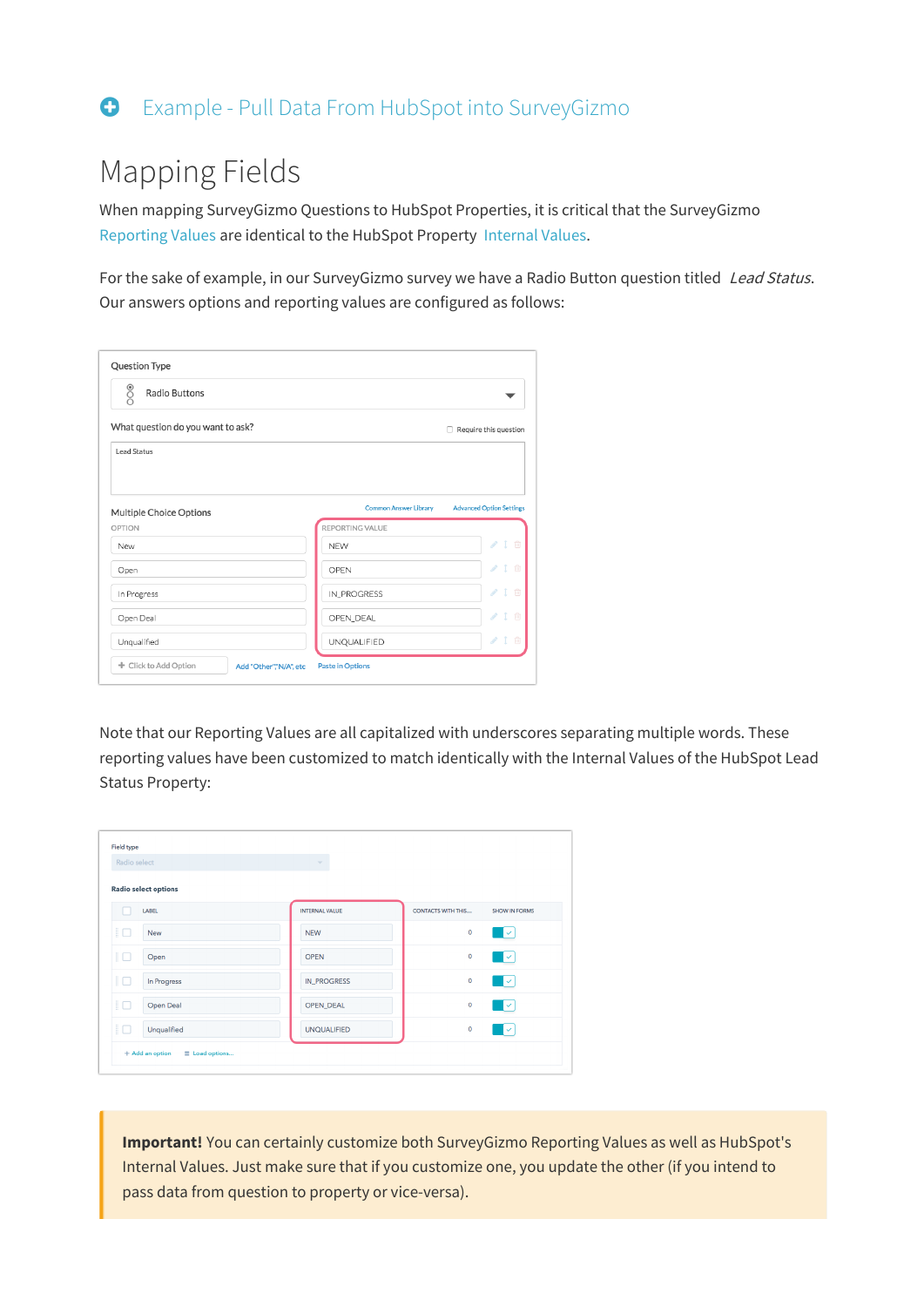## FAQ & Troubleshooting

### **I'm using the Insert Push Method and a contact was not created.**

Make sure that an email address was provided in your survey and that the email address was mapped to the Email HubSpot Property within your action. An email address is required to create a new contact record in HubSpot.

### **My HubSpot Action did not pull/push data** .

If your HubSpot Action is failing to push or pull data, check the **Action Log** for any associated survey response.

**1.** Navigate to **Results > Individual Responses**, and click on one of the responses associated with a failed action.



**2.** Access the **Action Log** tab and locate your HubSpot Action (identified by title). Here, you can view the action input/output and refer to any errors that might be presented. The error should provide clues as to why the action failed: